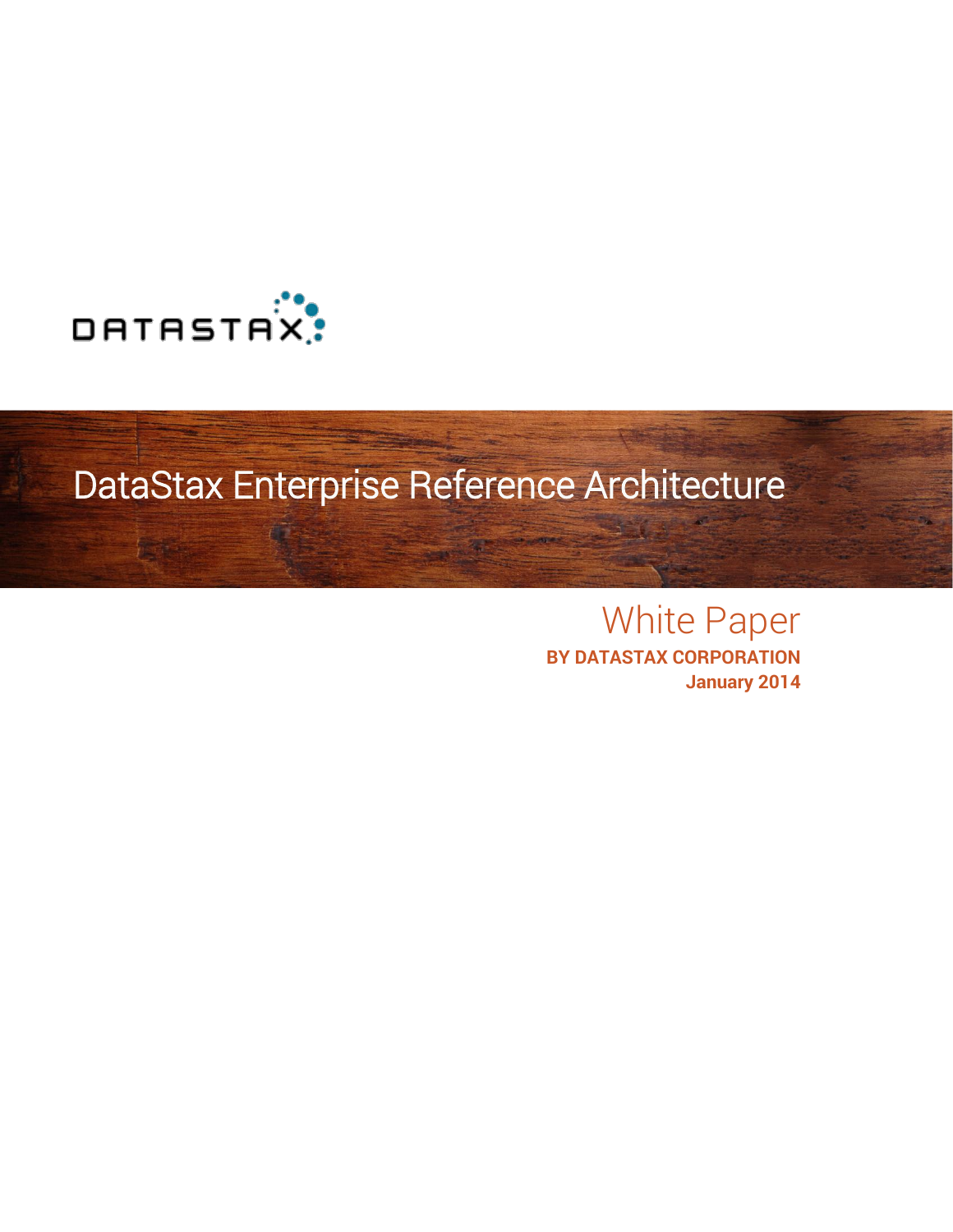## **Table of Contents**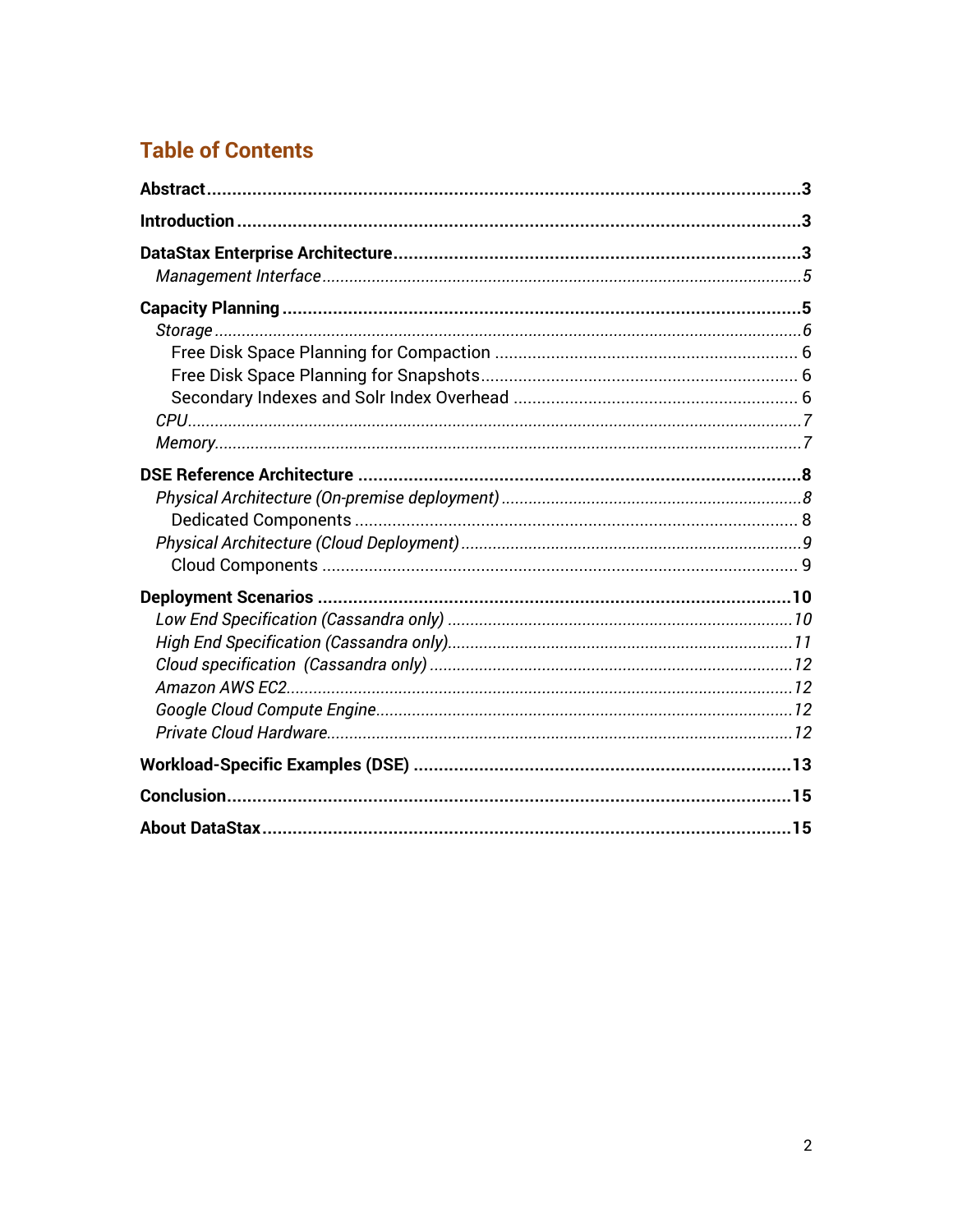# <span id="page-2-0"></span>Abstract

This white paper outlines reference architectures for deploying Apache Cassandra™ and DataStax Enterprise (DSE) within an organization and establishes a starting point for users contemplating hardware choices to host DataStax solutions. This paper also provides guidance for system architects and system administrators during the planning stages of development, test and production environments, whether in-house or at a private or public data center. It explores common scenarios and configuration options for various deployments.

# <span id="page-2-1"></span>Introduction

Requirements of modern applications are progressing rapidly as businesses generate exponentially more data each year where end-users demand instant access independent of location. In addition, it is becoming increasingly important to search and gain insights from application data such as user recommendations and website traffic. As a result, decision makers face tremendous pressure to choose the right set of database tools and configuration to deliver these requirements in a cost efficient manner. DataStax Enterprise (DSE) addresses requirements of modern, online applications with its tightly integrated big data platform built on Apache Cassandra™ with enterprise search, analytics and in-memory capabilities.

Apache Cassandra is an open-source, NoSQL platform designed from the ground up to handle concurrent requests with fast writes and provide a low latency response for widely distributedusers. DataStax Enterprise built on Cassandra provides integrated batch analytics so that users can leverage Hadoop tools such as Hive, Pig and Mahout to carry out the analysis on Cassandra data. In addition, DSE's integrated search (built on Solr) delivers features such as full-text search, faceting, hit highlighting, and more.

Choosing the right database technology for an application is imperative for the success and scale of an online application. Planning for hardware and accompanying software ensure that the system remains robust when scaled. This whitepaper provides tips to configure and deploy a DataStax system. Remember, use cases play an important role in determining specific information system requirements, application access patterns and mix of workloads that will be present in the end result.

# <span id="page-2-2"></span>DataStax Enterprise Architecture

Built on a production-certified version of Apache Cassandra, DataStax Enterprise (DSE) encapsulates a distributed peer-to-peer architecture in which all nodes are equal ensuring cluster resilience to an arbitrary number of node or data center failures. DSE transparently distributes data across the cluster permitting cluster performance to scale linearly with the number of nodes, at a petabyte scale. Data is stored in a keyspace, a container similar to a schema in a relational database (Figure 1). Keyspaces are used to group column families together. Data is uniquely identified by a primary key that determines on which node in the cluster the data is stored.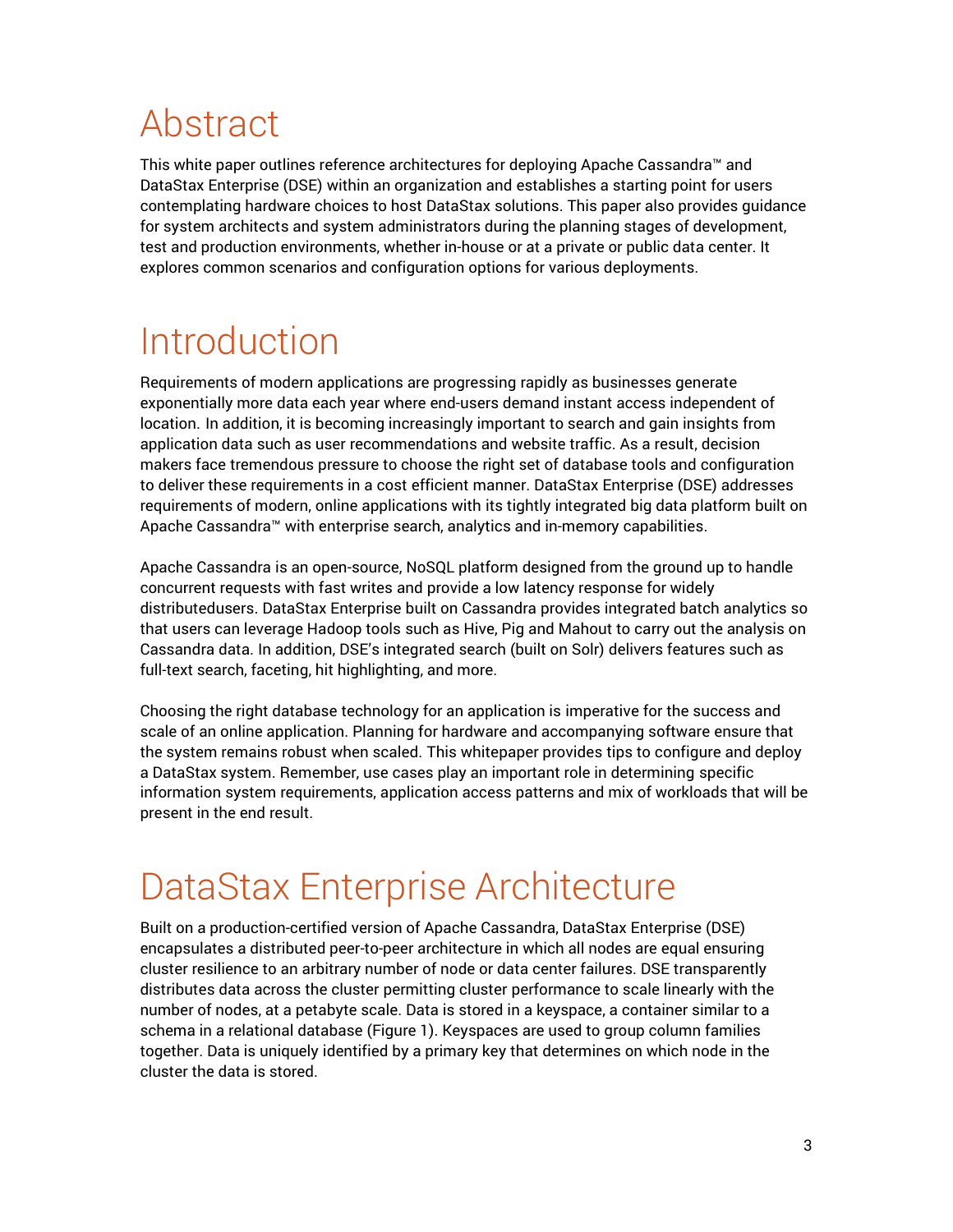Cassandra stores copies, called replicas, of each row based on the row key. The number of replicas is defined when a keyspace is created using replica placement strategy. This strategy sets the distribution of the replicas across the nodes in the cluster depending on the cluster's topology.



Figure 1 - Keyspace & Cassandra Ring

An insert operation is first written to the commit log for durability and then to a memtable as shown in Figure 2 below. It is later flushed to an SStable once the memtable is full.



Figure 2 - Writes in Cassandra

Each node can be assigned a combination of dedicated functions from real-time, analytics, and search processing as shown in Figure 3 below. Data is distributed and replicated across the real-time / online and analytic groups. Solr nodes also utilize Cassandra for storage, with data inserted on Cassandra nodes being automatically replicated, indexed and made available for search operations on Solr nodes.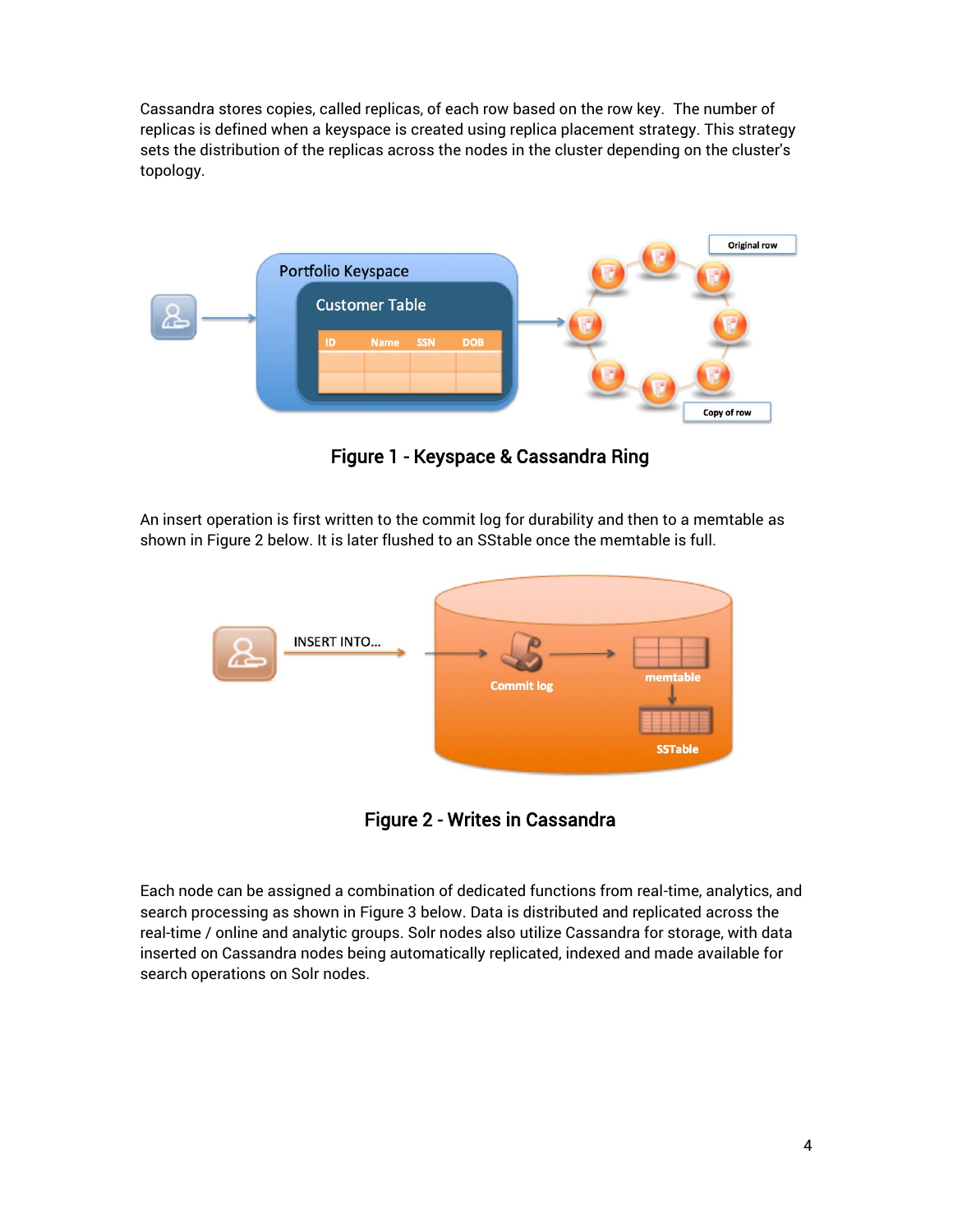

### Figure 3 – DataStax Enterprise Cluster

### <span id="page-4-0"></span>**Management Interface**

DataStax OpsCenter is a management and monitoring tool that administers Cassandra and DSE clusters. Each node in a DSE cluster has a DataStax agent installed by default, which OpsCenter uses to manage and monitor the cluster. System and database activities are monitored through a web-based, visual interface.



Figure 4 – OpsCenter Architecture

## <span id="page-4-1"></span>Capacity Planning

Storage, memory and CPU are key during the initial capacity-planning phase. Monitoring storage and memory usage on existing nodes and adding more capacity when needed can easily be done in a number of ways. Per-node data and memory usage is monitored visually with DataStax OpsCenter or via the command line with Cassandra's nodetool utility. Alerts notify administrators to take action when a predetermined threshold is met.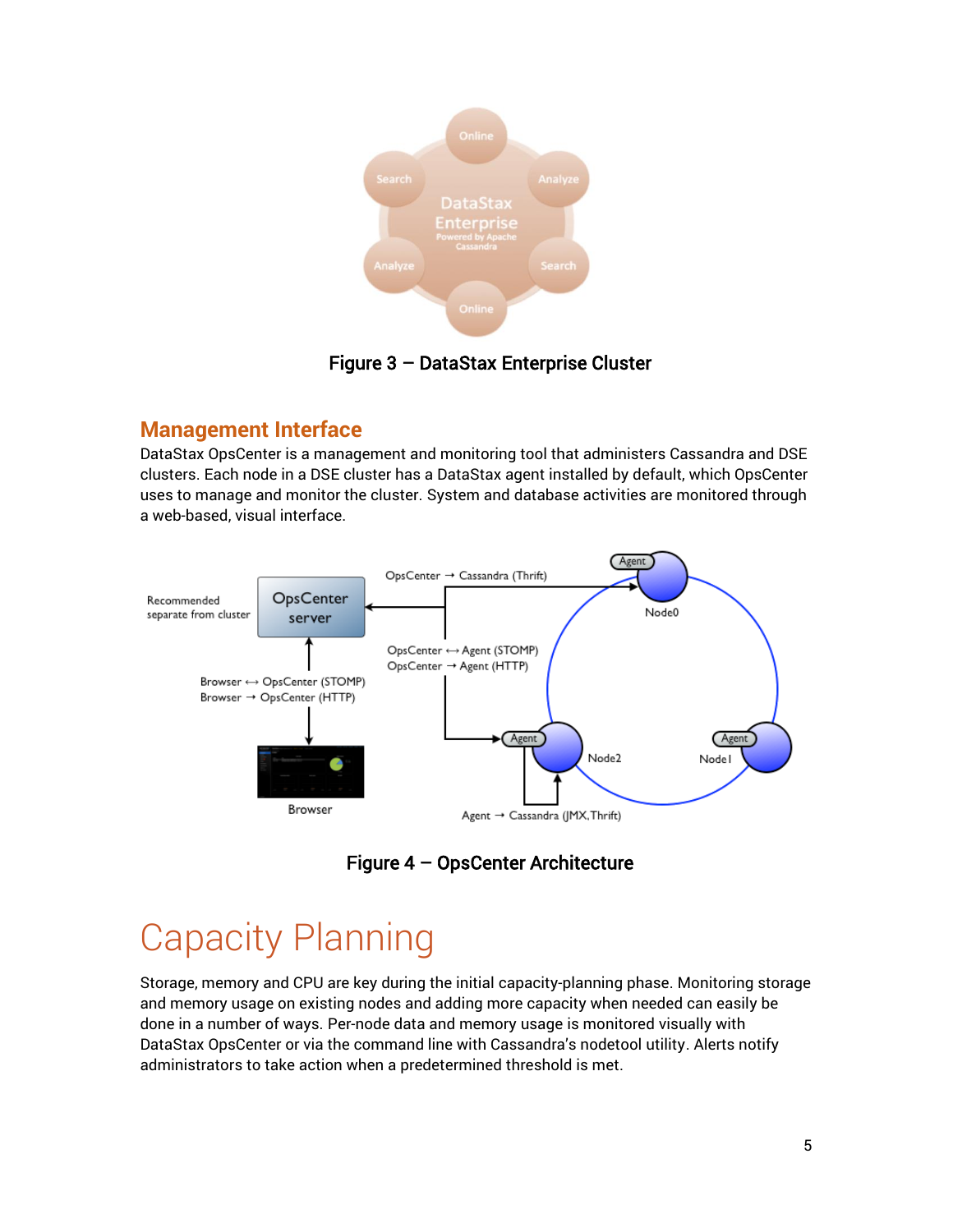DSE's Capacity Service is an automated service using trend analysis to help monitor cluster performance within a cluster's current environment and workload. It uses historical data to determine future resource needs of a cluster. For example, using DSE's Capacity Service, users can forecast upcoming disk usage based on the prior three months of usage.

### <span id="page-5-0"></span>**Storage**

Estimating transaction arrival rates and retained data volume are key factors for computing data storage. SSD versus magnetic hard disk is a key lever for performance, and highly impactful. Selecting the type of storage medium is also important: SSD and magnetic hard disks have very different performance characteristics, and should be considered carefully based on your workload. The key point to acknowledge is the elimination of seek time and the penalty associated with non-contiguous data on physical media. While Cassandra mitigates these issues by writing sequentially only, SSD drives can scale up to cope with larger compaction overheads and simultaneously serve many random reads.

#### <span id="page-5-1"></span>**Free Disk Space Planning for Compaction**

Operational storage requires the disk space remain available for Cassandra's compaction. Compaction improves data locality and flushes stale data from the system. The default compaction strategy is "size-tiered" (STCS), which may temporarily require up to double the size of the table it is compacting. Since multiple tables may be compacted simultaneously, it is prudent to keep free space in excess of your live data volume to ensure optimal performance.

[Leveled Compaction](http://www.datastax.com/dev/blog/leveled-compaction-in-apache-cassandra) Strategy (LCS) dramatically reduces the temporary disk space usage requirement, while providing tighter bounds on the latency of read operations. The tradeoff is that LCS generally produces twice as many I/O operations over time. LCS is generally not recommended for write-heavy workloads and it is possible to [forecast compaction I/O impact](http://www.datastax.com/documentation/cassandra/2.0/webhelp/index.html#cassandra/operations/ops_test_compact_compress_t.html) in 2.x Cassandra releases if you have a running cluster to use as a basis for estimation. Please contact DataSta[x Technical Support](http://www.datastax.com/what-we-offer/products-services/support) to discuss your LCS-based use case and determine the best free disk space headroom estimate.

Hadoop workloads often create large volumes of intermediate results stored in the Cassandra File System (CFS). If you plan to use Analytics/Hadoop nodes, you will want to review the [CFS](http://www.datastax.com/dev/blog/new-in-datastax-enterprise-2-1-improved-compaction-strategy-to-boost-analytical-processing-performance)  [Compaction](http://www.datastax.com/dev/blog/new-in-datastax-enterprise-2-1-improved-compaction-strategy-to-boost-analytical-processing-performance) strategy and compare with your analytics workloads. On a per-table basis, free disk space headroom for the CFS use case is no worse in magnitude than the LCS use case.

#### <span id="page-5-2"></span>**Free Disk Space Planning for Snapshots**

Cassandra backs up data by taking a snapshot of all on-disk data files (SSTables files) stored in the data directory. Users can take a snapshot of all keyspaces, a single keyspace, or a single table while the system is online. Snapshots can be taken automatically depending on your configuration and can be actively managed. (Refer to auto\_snapshot and snapshot\_before\_compaction settings in cassandra.yaml.) Administrators need to factor in sufficient storage capacity for the length and frequency of retention required.

#### <span id="page-5-3"></span>**Secondary Indexes and Solr Index Overhead**

Though highly dependent on schema design, secondary indexes on Cassandra tables require disk space proportional to the columns indexed. In the worst case, if each column had a secondary index, one might need double the normal disk space.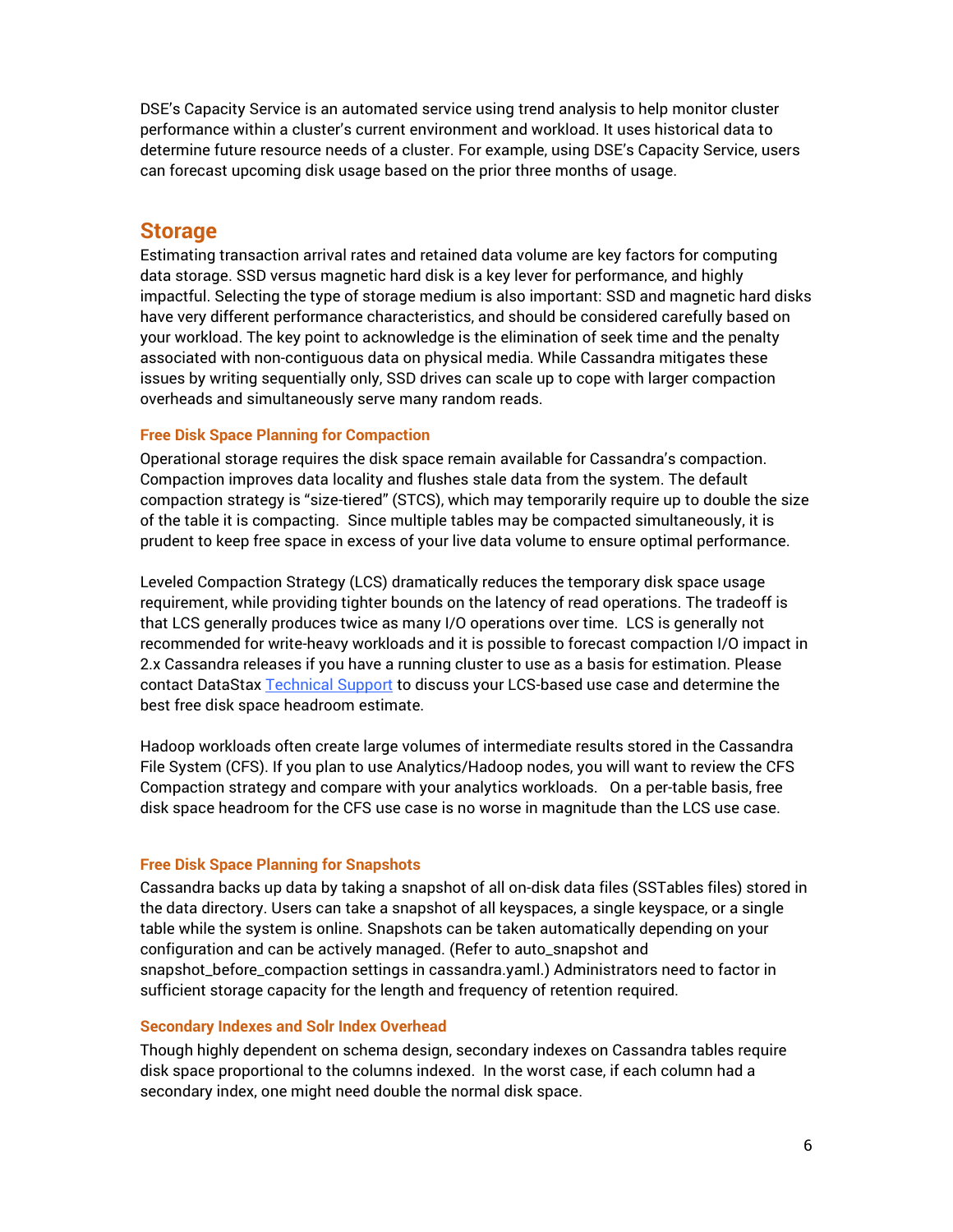For Search/Solr nodes, indexed content is stored in Cassandra column families, so roughly twice the disk space is needed for storing the content alone. This is due to the space needed for a Lucene keyword index on each node. DataStax Customer Operations or [Technical Support](http://www.datastax.com/what-we-offer/products-services/support) helps customers arrive at reasonable per-node data storage targets for their particular use case.

### <span id="page-6-0"></span>**CPU**

Insert-heavy workloads are CPU-bound in Cassandra before becoming memory-bound. This means that all writes go to the commit log. The processing power of the CPU determines limitations. Cassandra is highly concurrent and uses as many CPU cores as available. Hence, if your application uses search/Solr nodes, increased CPU consumption comes at indexing time, where an index backlog is constructed from unique keys of data stored in Cassandra. One or more CPU cores will be fully utilized when the indexing service works off the backlog. The indexing is a multi-threaded operation and can be configured in terms of the maximum number of allowed index operation in queue.

### <span id="page-6-1"></span>**Memory**

It is important to ensure that sufficient RAM is available on a per-node basis. RAM is used by [Java Virtual Machine \(VM\),](http://www.datastax.com/documentation/cassandra/2.0/webhelp/cassandra/operations/ops_tune_jvm_c.html) filesystem buffer cache, operating system and by Cassandra. Some of the [b](http://www.datastax.com/dev/blog/performance-improvements-in-cassandra-1-2)ig data structures to be aware of include the bloom filter, row cache, key cache, compression metadata and memtable. The operating system, Java VM and DSE all have fixed overhead. For memory capacity planning purposes, 4 GB should be allocated as fixed overhead. A general guideline is to allow plenty of memory for the filesystem buffer cache. Another rule of thumb is to devote half the server memory to the Java VM used by Cassandra, with a cap of 8 GB.

The bloom filter size is directly proportional to the number of unique row keys in the Cassandra database. For any given node and table, the local hash-table-based bloom filter is checked for the possible existence of a row given its row key value. If present in the bloom filter, the index cache and/or file are read and finally the row is read from the SSTable on disk. Bloom filter, index and row cache sizes are tunable.

When considering the transient memory needed for a given mix of workloads, it will be best to engage with DataStax Customer Operations or [Technical Support](http://www.datastax.com/what-we-offer/products-services/support) to formulate the best advice for a particular situation. The following guidelines are generalizations and meant as qualitative advice:

- 32 GB or more are practical server memory capacities for Cassandra use cases
- 32 GB to 64 GB are appropriate server memory capacities for many search use cases
- 32 GB, 64 GB and 128 GB are appropriate memory capacities for light, moderate and heavy analytics use cases, respectively
- Depending on the number of map and reduce workers configured per node, 8 GB to 32 GB can be needed for analytics
- To keep Java VM "garbage collection runs" to a manageable time frame (under a quarter of a second), it is advantageous to target an 8 GB or smaller heap.
- With reference to configuring DataStax OpsCenter, having dedicated hardware for the core service is recommended with 2 cores and 2 GB of RAM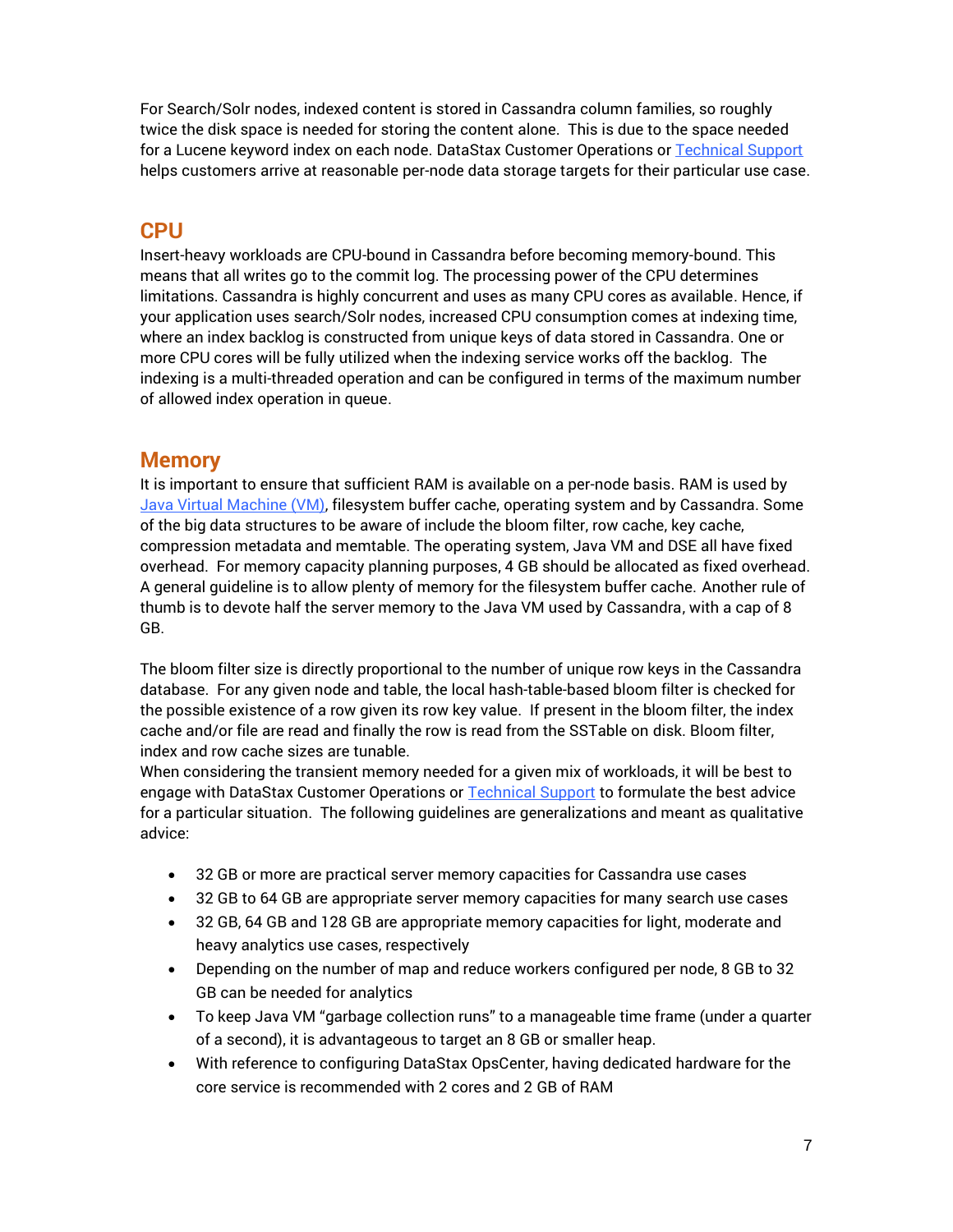# <span id="page-7-0"></span>DSE Reference Architecture

This portion of the document will guide you through common architecture deployments either as dedicated hardware systems or in the cloud.



## <span id="page-7-1"></span>**Physical Architecture (On-premise deployment)**

More nodes (Node 6, Node 7…Node N) can be added to the architecture for additional capacity and throughput. These nodes can span different racks across different data centers. Data centers can either be in the same physical location (for failover/upgrades etc.) or can span different physical locations.

Cassandra & Solr (node 4 & node 5) are running in the same JVM.

#### <span id="page-7-2"></span>**Dedicated Components**

| <b>Hardware Components</b>                 |
|--------------------------------------------|
| Intel Xeon or AMD processor based (64 bit) |
| 1 GbF or 10 GbF switch                     |
| SATA3 or SAS or SSD for storage            |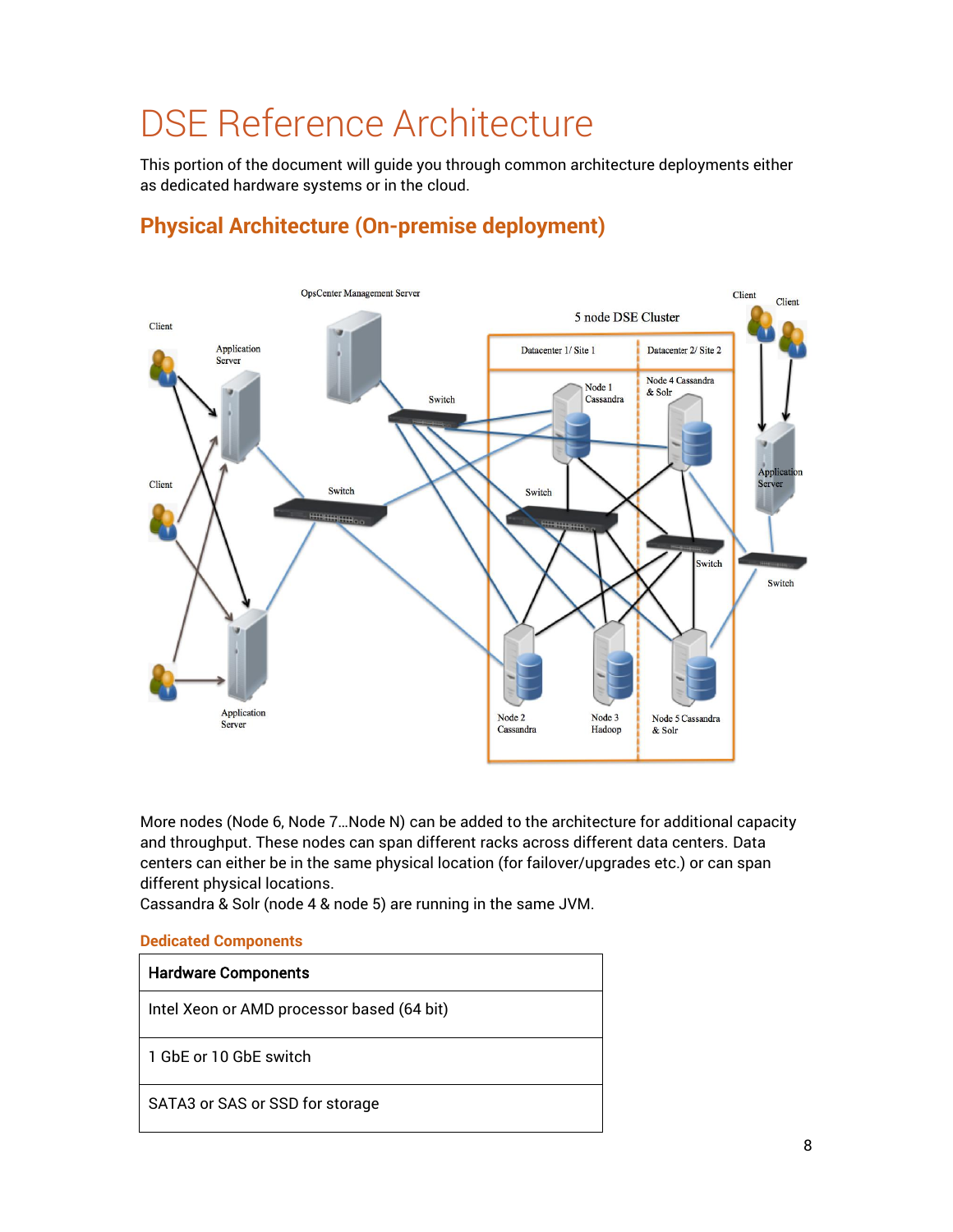SATA3 or SAS for commit log

#### Software Components

Cassandra 2.x, DataStax Enterprise 3.2 or beyond

OpsCenter 4.0 or beyond

CentOS/Debian/Ubuntu/Red Hat/Suse/Oracle Linux

#### Platforms support

http://www.datastax.com/what-we-offer/products-services/datastax-enterprise/platforms

### <span id="page-8-0"></span>**Physical Architecture (Cloud Deployment)**



#### <span id="page-8-1"></span>**Cloud Components**

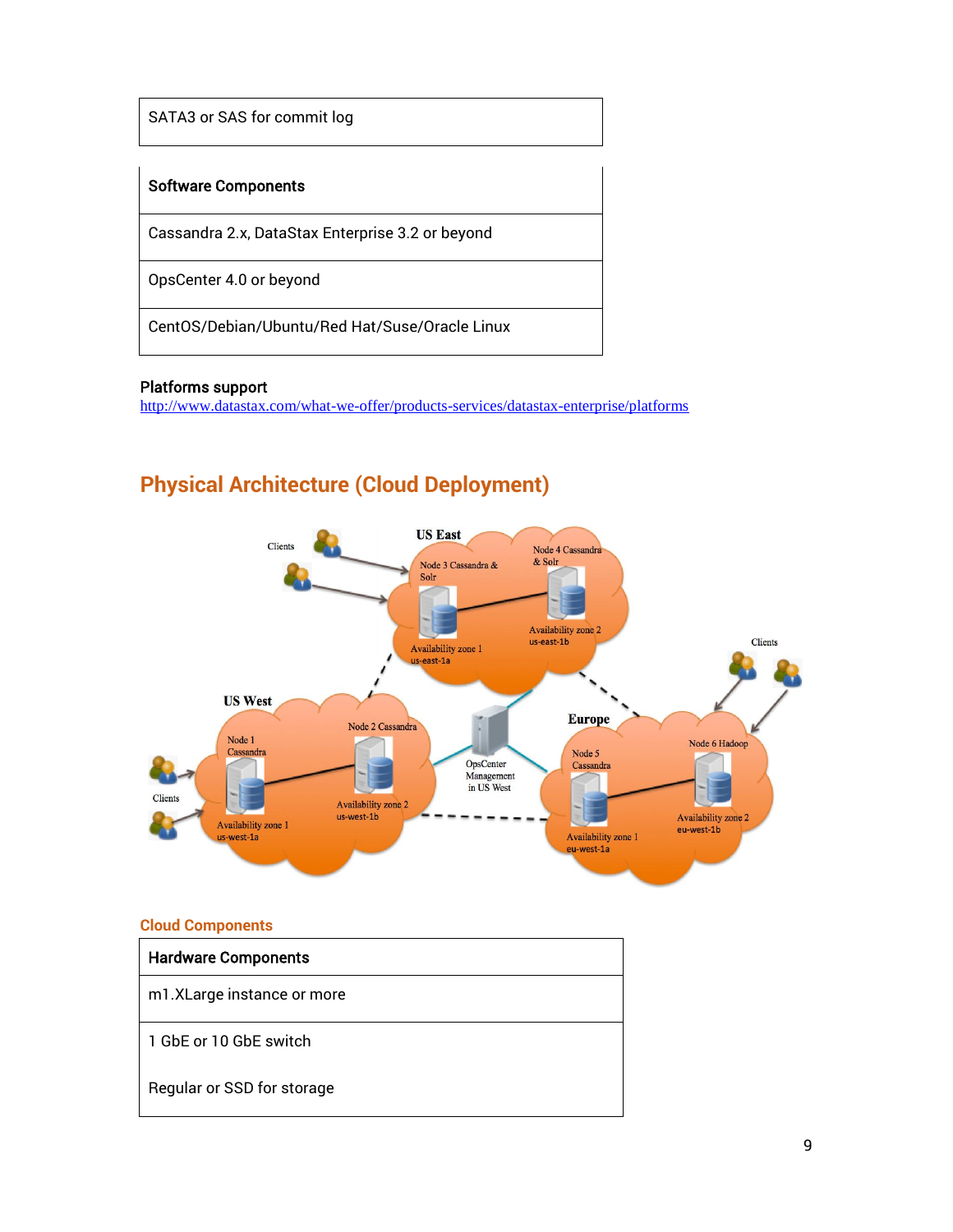#### Software Components

Cassandra 2.x or DataStax Enterprise 3.2 or beyond

OpsCenter 4.0 or beyond

<span id="page-9-0"></span>CentOS/Rad Hat/Debian/Ubuntu

# Deployment Scenarios

| <b>Server</b>    | Intel Xeon or AMD modern processor (64 bit)<br>4 cores or more     |
|------------------|--------------------------------------------------------------------|
|                  |                                                                    |
| <b>RAM</b>       | **16 GB to 32 GB of ECC DRAM per node                              |
| <b>Storage</b>   | SATA III hard disks or SAS drives                                  |
| <b>Network</b>   | <b>Gigabit Ethernet</b>                                            |
| <b>Data Size</b> | 30 GB to 500 GB per node on SATA III<br>Up to 1 TB per node on SAS |

### <span id="page-9-1"></span>**Low End Specification (Cassandra only)**

\*\* Some users report good results with 16GB, but DataStax recommends 32GB as minimum RAM support for production workload.

A typical cluster running Cassandra may have four or more nodes, with a replication factor of 3 (RF=3). The replicated data often spans two physically separated data centers. Given the low-specification hardware mentioned above, when file systems are striped across additional SATA III hard drives, architects will need to manage a data size of 500 GB (including the extra copies due to replication factor) per node.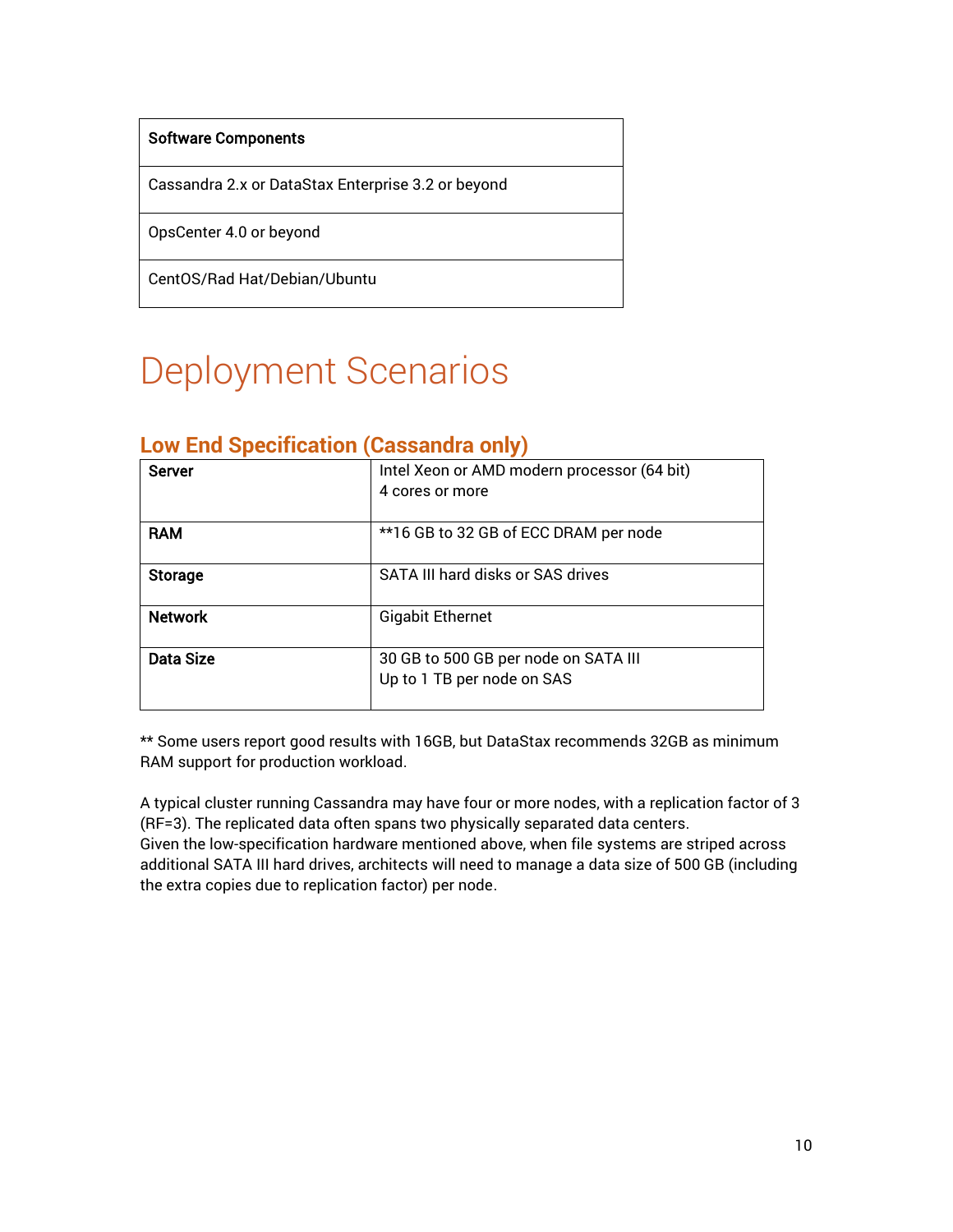

Nodes in the same DC should be on the same Ethernet Switch

Up to 1 TB per node is achievable with SAS drives because SAS drives are lower capacity and more spindles will likely be used relative to SATA. SAS drives typically perform better with lower latency and higher throughput than SATA counterparts. Three-way striping is recommended if volume management is utilized.

Rotating magnetic hard drives should be striped three ways or more. DSE supports distributing I/O across multiple data directories when volume management is not utilized. Please note that RAID 1 or RAID 1+0 can be used if RF=1. If RF=3 or higher, the system administrator can generally rely on database-level replication for data durability. Solid State Disk (SSD) may be striped two ways, however, separate PCI-e controllers must be used for each SSD. SSD's typically outperform their mechanical counterparts but are used more in performance-oriented, higher-specification examples as mentioned below.

| <b>Server</b>    | Intel Xeon or AMD modern processors (64 bit)        |
|------------------|-----------------------------------------------------|
|                  | 8 cores or more                                     |
| <b>RAM</b>       | 128 GB or 256 GB ECC DRAM per node                  |
|                  |                                                     |
| <b>Storage</b>   | SATA III hard disks or SAS drives or SSDs           |
|                  |                                                     |
| <b>Network</b>   | 10-Gigabit Ethernet                                 |
|                  |                                                     |
| <b>Data Size</b> | 300 GB to 1 TB or more per node                     |
|                  | Up to 5 TB per node using SSD exclusively, for key- |
|                  | based access pattern                                |
|                  |                                                     |

### <span id="page-10-0"></span>**High End Specification (Cassandra only)**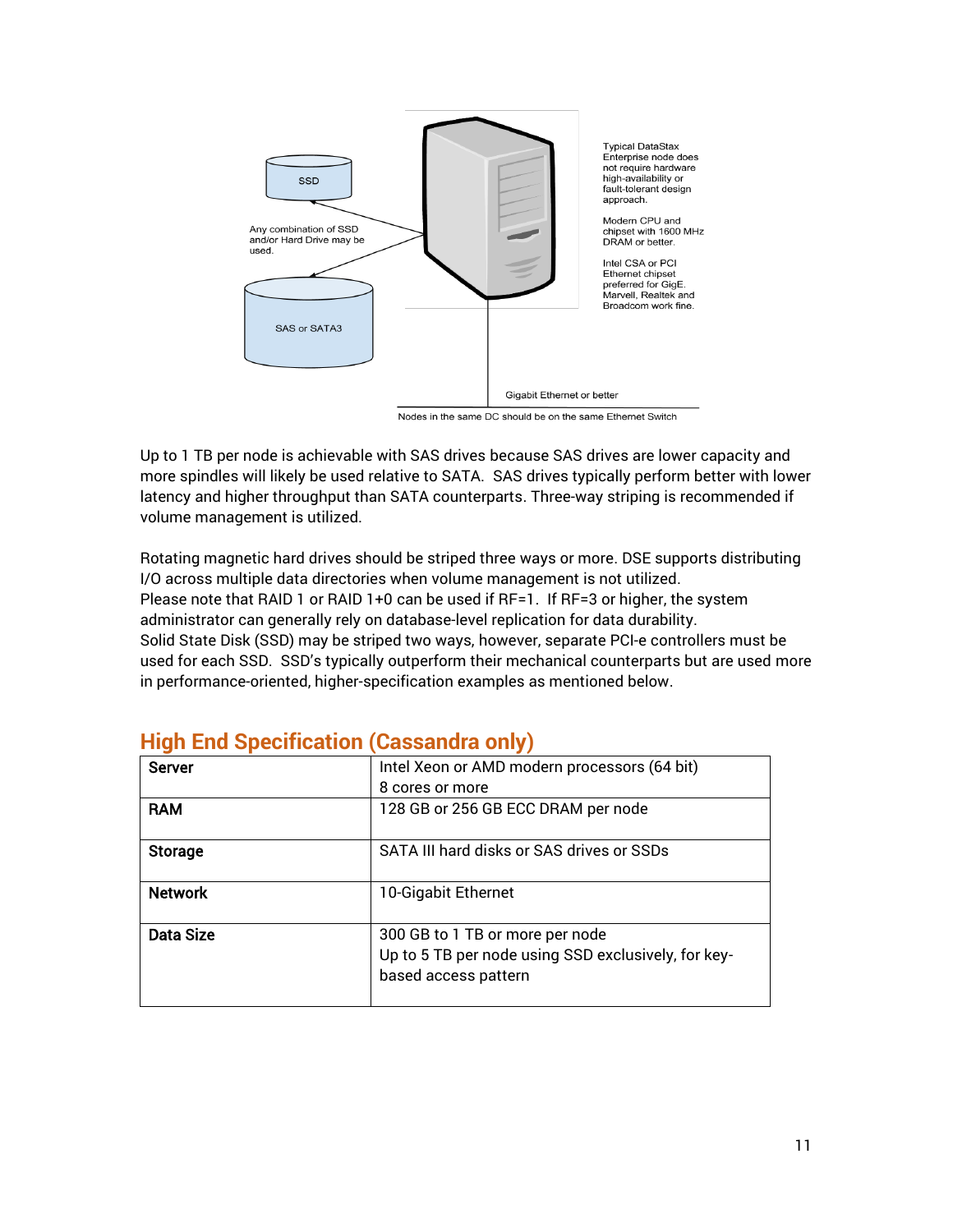Demanding applications are frequently focused on minimal latency for end-user requests, or maximum throughput for batch processing. Both approaches typically result in the selection of high end, state-ofthe-art equipment.

DataStax recommends using Solid State Disk (SSD). 400 MB/sec or better can be expected for a modern SSD drive. Additionally, DataStax recommends striping across more than one SATA controller for the most demanding applications. Use of a multi-lane SATA controller (PCIe 2.0 x4 or better) may be worth the premium to ensure maximum disk throughput, especially with multiple SSDs. Solid State Disk (SSD) may be striped two ways, but separate PCI-e SATA controllers must be used for each SSD.



Transactional volume per cluster depends on the use case (like average record or row size). Users must estimate and calculate the number records and size of each record to come to a conclusion on transaction rate.

## <span id="page-11-0"></span>**Cloud Specification (Cassandra only)**

This section covers the basics of sizing in cloud deployments. A cloud specification assumes low performance hardware on a per-server or per blade basis. Examples below are for Public Clouds - r Amazon AWS EC2 and Google Cloud Compute Engine (GCE).

| Data per node | Instance Type | Memory | <b>Disk</b> | Network Performance |
|---------------|---------------|--------|-------------|---------------------|
| $< 100$ GB    | m1.xlarge     | 15 GB  | Ephemeral   | High                |
| $< 100$ GB    | c3.2xlarge    | 15 GB  | <b>SSD</b>  | High                |
| $< 1$ TB      | i2.2xlarge    | 60 GB  | <b>SSD</b>  | High                |

### <span id="page-11-1"></span>**Amazon AWS EC2**

### <span id="page-11-2"></span>**Google Cloud Compute Engine**

| Data per node | Instance Type | Memory | <b>Disk</b>          |
|---------------|---------------|--------|----------------------|
| $< 200$ GB    | n1-standard-8 | 30 GB  | 2 TB persistent disk |
| $< 1$ TB      | n1-highmem-16 | 104 GB | 4 TB persistent disk |

### <span id="page-11-3"></span>**Private Cloud Hardware**

| Data per<br>node | CPU/Chipset                                      | Memory | <b>Disk</b> | <b>Network</b>          |
|------------------|--------------------------------------------------|--------|-------------|-------------------------|
| $< 500$ GB       | 4 physical core,<br>single socket<br>motherboard | 32 GB  | SSD         | GigE<br>e.g. 1000base-T |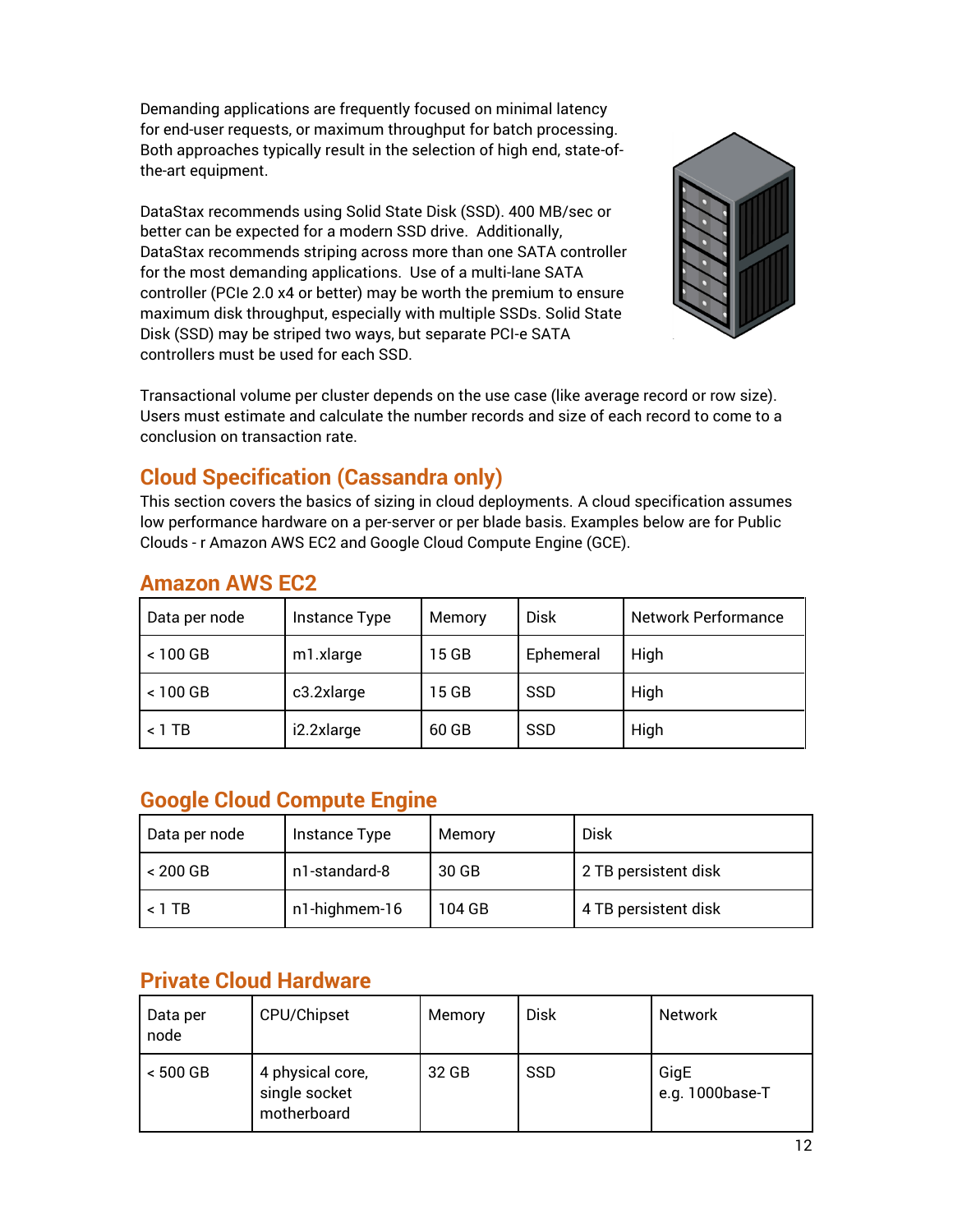| $< 1$ TB | 2 socket<br>motherboard,<br>Ivy Bridge<br>4 physical core | 64 GB  | <b>SSD</b>                      | GigE<br>e.g. 1000base T or<br><b>GBIC</b> |
|----------|-----------------------------------------------------------|--------|---------------------------------|-------------------------------------------|
| $< 5$ TB | 4 socket,<br>Sandy Bridge,<br>6 physical core             | 128 GB | Multi-controller,<br><b>SSD</b> | 10GbE<br>e.g. 10GBase-x,<br>SFP+          |

# <span id="page-12-0"></span>Workload-Specific Examples (DSE)

DataStax Enterprise addresses different needs depending upon the application requirement and its usage for DSE-Cassandra, DSE-Search and DSE-Analytics.

|                                 | <b>DSE/Cassandra</b>                                                                                                                                                                                                                                                                                                                                                                                                                                                                                                                                                                                                 |
|---------------------------------|----------------------------------------------------------------------------------------------------------------------------------------------------------------------------------------------------------------------------------------------------------------------------------------------------------------------------------------------------------------------------------------------------------------------------------------------------------------------------------------------------------------------------------------------------------------------------------------------------------------------|
| <b>Workload</b>                 | Writes/second: From thousands per node to millions per cluster, depending on<br>row size, block I/O subsystem performance and CPU integer performance.<br><b>Queries:</b> Sub-second to sub-millisecond response times<br>Data sizing: Hundreds of TB, up to PB range                                                                                                                                                                                                                                                                                                                                                |
| <b>Use Case</b>                 | High transaction-rate, write-mostly or balanced read and write transaction<br>workloads characterize real-time use cases. This is the typical web application<br>object persistence mechanism for many modern and larger-scale web apps.<br>For example, Netflix streaming media metadata, including users, accounts,<br>genres, preferences, sessions, bookmarks-but not movie content-are managed<br>in DSE/Cassandra, supporting terabytes of streaming media (30% of the internet<br>on Friday nights), at write speeds exceeding 15M writes/second.<br>Reference customers - http://www.datastax.com/customers. |
| Simple scale-out<br>patterns    | Cassandra was originally optimized for x86 commodity servers. The storage<br>engine leverages log structured merge trees, which result in purely sequential<br>writes to maximize performance, and inter-node operations enable fast<br>interactions across commodity networks. Leverage these basic building blocks to<br>grow/shrink deployments in stepwise manner for both on-premise & cloud<br>deployments.<br>Scaling: Auto-scale based on transaction arrival rates first, then the data storage<br>volume as you learn the data access patterns and how they depend on data<br>volume.                      |
| <b>High-density</b><br>patterns | Cassandra customers looking to achieve operational efficiency, minimize energy<br>usage and floor space, typically deploy non-redundant hardware and utilize high-<br>capacity SSD exclusively.                                                                                                                                                                                                                                                                                                                                                                                                                      |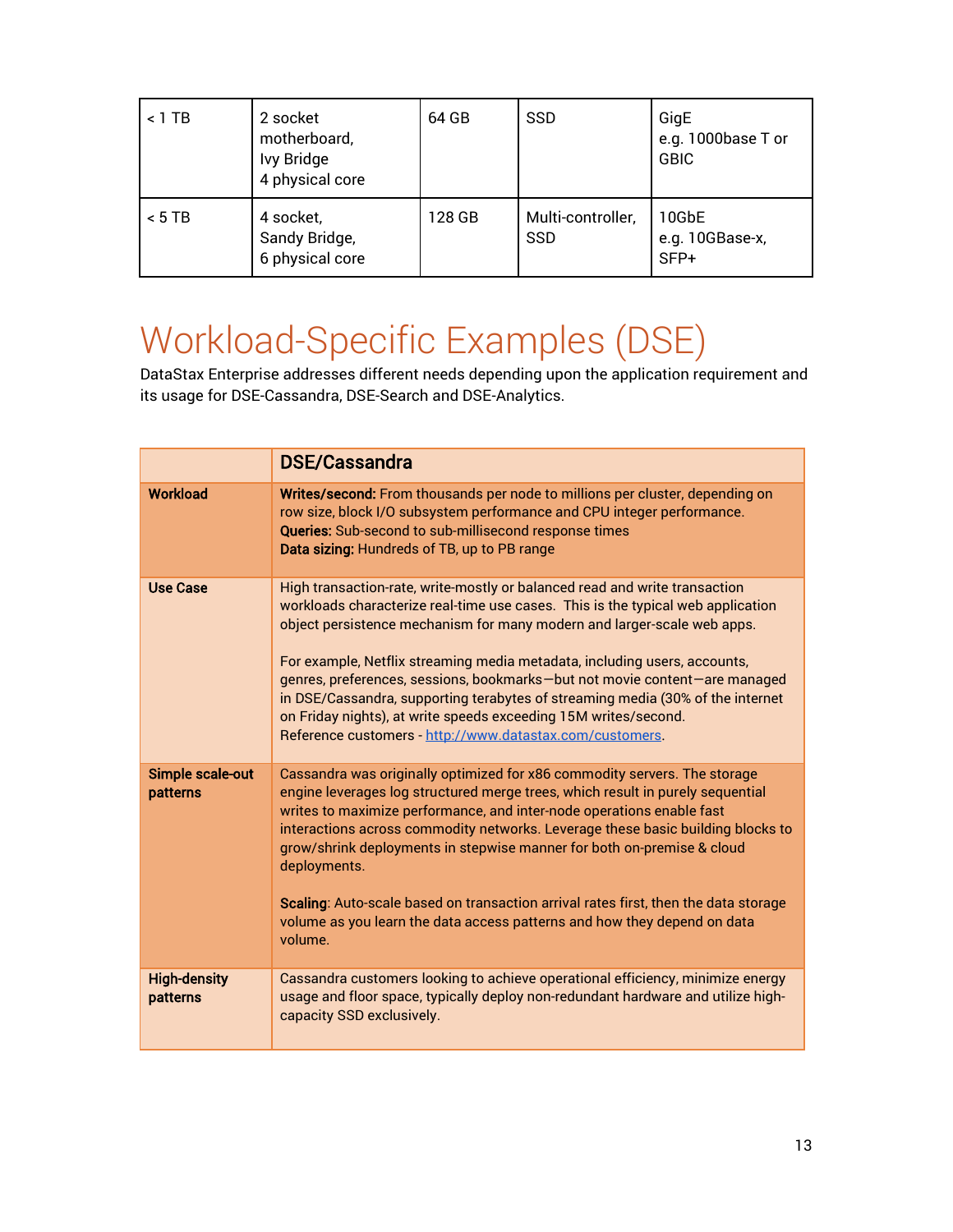|                                    | <b>DSE/Search (with Solr)</b>                                                                                                                                                                                                                                                                         |
|------------------------------------|-------------------------------------------------------------------------------------------------------------------------------------------------------------------------------------------------------------------------------------------------------------------------------------------------------|
| Workload                           | <b>Documents: Hundreds to billions</b><br><b>Queries:</b> Sub-second on down to sub-millisecond response times<br><b>Data sizing:</b> Tens of TB                                                                                                                                                      |
| <b>Use Case</b>                    | Current Solr use cases can be broadly characterized as either write-heavy or read-<br>heavy. For example, a major U.S. retailer supports a universal product catalog<br>(every SKU, every currency, every language, with 40% change per day). All<br>searches on their website now traverse DSE/Solr. |
| Simple scale-out<br>patterns       | DSE/Solr exerts high CPU demands and memory (heap and OS buffers) due to<br>ingest/indexing and for complex queries. The benefit of smaller nodes is that Solr<br>auto-scales/auto-shards as the DSE cluster grows/shrinks.<br>Avoid vnodes (num_tokens > 1) on any DSE/Search nodes.                 |
| <b>Storage-density</b><br>patterns | 100 GB per node or more is a good target for nominal hardware running DSE<br>Search. An equal amount of room must be dedicated to the Solr/Lucene search<br>index as well as to data in Cassandra.                                                                                                    |

|                                 | <b>DSE/Analytics (with Hadoop)</b>                                                                                                                                                                                                                                                                                                                                                                                                                                                                                                                                                                                                                                   |
|---------------------------------|----------------------------------------------------------------------------------------------------------------------------------------------------------------------------------------------------------------------------------------------------------------------------------------------------------------------------------------------------------------------------------------------------------------------------------------------------------------------------------------------------------------------------------------------------------------------------------------------------------------------------------------------------------------------|
| <b>Workload</b>                 | Batch-based job processing: Hours of elapsed time to compute analytics<br>Data sizing: Tens of TB                                                                                                                                                                                                                                                                                                                                                                                                                                                                                                                                                                    |
| <b>Use Case</b>                 | Analytics workload requirements vary by data model and by the question asked.<br>Summary rollups, statistical measures or multivariate regression (trend<br>determination) are familiar patterns with a predictable workload characteristic - a<br>full scan of all data is needed and elapsed time should be proportional to the<br>number of rows in the dataset. Any automatable task can be realized in Java,<br>compiled and submitted as a Hadoop job, which then iterates over a dataset.<br>Constant Contact, for example, uses DSE/Analytics to refine a customer's email<br>campaign through a broad array of batch analytics.                             |
| Simple scale-out<br>patterns    | DSE/Analytics uses the Cassandra File System (CFS) as a foundation for Hadoop<br>support and Hadoop is provided to run batch analytics on Cassandra data. This<br>capability should ideally not be used as a general Hadoop data warehouse with<br>cold storage. CFS is an alternative to HDFS and not a replacement.<br>DataStax performance is a function of the algorithm executed and typically<br>characterized by high memory demands. Typical Java-based Hadoop jobs are<br>implemented in Java and run in a separate Java VM alongside the<br>DSE/Cassandra VM. High CPU demands may also be present depending on the<br>nature of the Map/Reduce algorithm. |
| <b>High-density</b><br>patterns | Large DSE customers run analytics on massive scale typically have a purpose-<br>built Hadoop clusters running alongside with DSE. DSE interoperates well with<br>Hadoop and other batch analytics frameworks through integrations such as<br>Hadoop connectors (Hive and Pig), ODBC/JDBC drivers, and bulk output format<br>data integration and ETL tools.                                                                                                                                                                                                                                                                                                          |